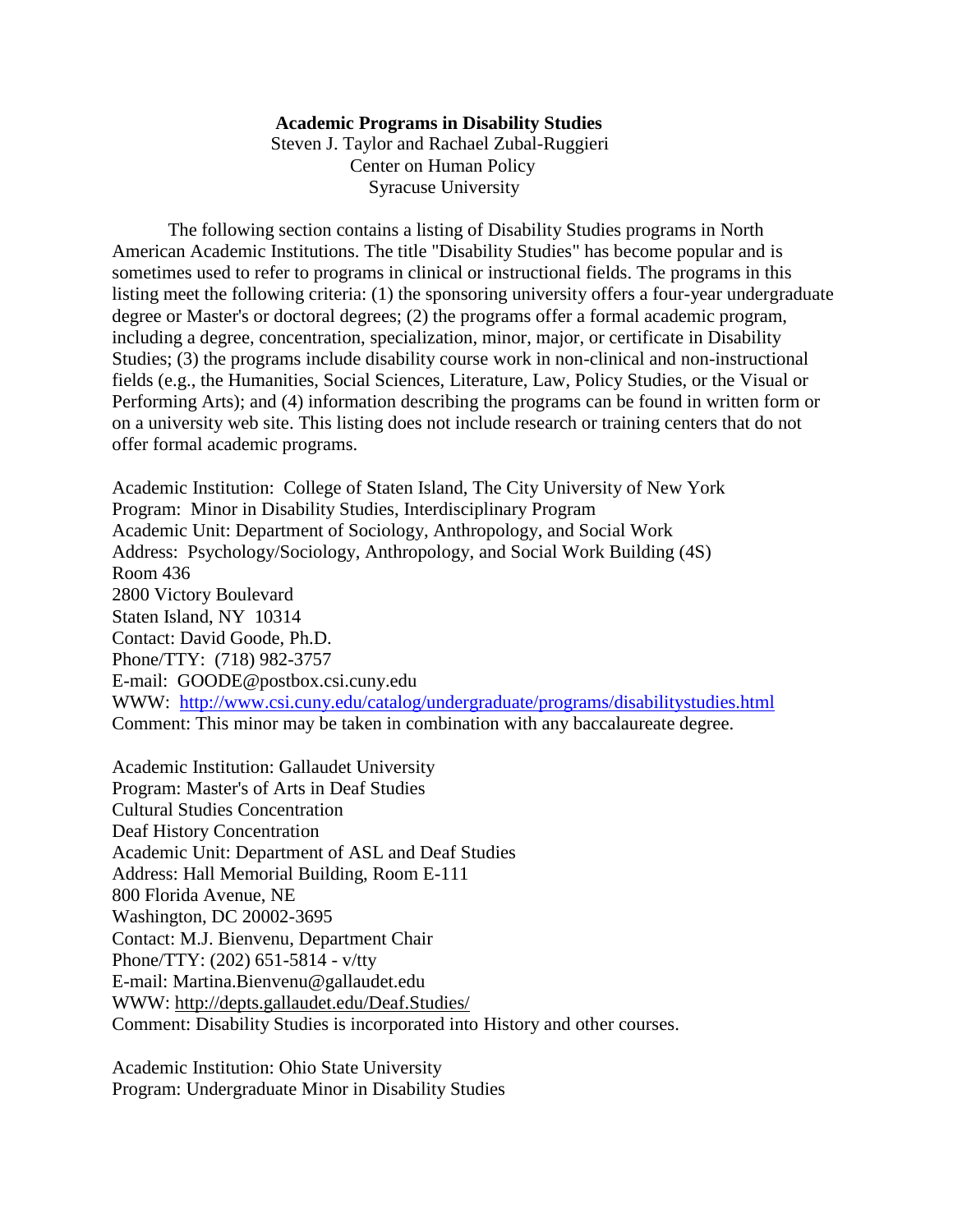Academic Unit: Arts & Sciences (Interdisciplinary) Address: c/o Department of English 421 Denney Hall 164 West 17th Avenue Columbus, OH 43210 Contact: Brenda Brueggemann, Associate Professor Phone/TTY: (614) 292-6065 x 7395 (v/tty y) (office) E-Mail: brueggemann.1@osu.edu WWW:<http://ada.osu.edu/DisabilityStudies.htm>

Academic Institution: Pacific University Program: Disability Studies in the Humanities and Social Sciences (Minor) Academic Unit: College of Arts & Sciences Address: Disability Studies/Humanities 2043 College Way Forest Grove, OR 96116 Contact: Dr. Tim Thompson Phone: (503) 352-2868 Email: thompsot@pacificu.edu Web Address:<http://www.pacificu.edu/admissions/undergrad/academic/factsheet> s.cfm?action=disability

Academic Institution: Ryerson University Program: Bachelor's of Arts in Disability Studies Academic Unit: School of Disability Studies Address: Ryerson University 350 Victoria Street Toronto, ON M5B 2K3 CANADA Contact: Melanie Panitch, Director Phone/TTY: (416) 979-5000 (ext. 6128) E-Mail: mpanitch@ryerson.ca WWW:<http://www.ryerson.ca/ds/> Comment: Course-work can be taken via two-week on-site courses and distance education.

Academic Institution: State University of New York (SUNY) Stony Brook Program: Disabilities Studies Concentration, Bachelor of Science in Health Science Academic Unit: School of Health Technology & Management Address: HSC – SHTM, L2-439 Stony Brook, NY 11794-8201 Contact: Pamela Block, Ph.D., Clinical Associate Professor Phone/TTY: (631) 444-3197 E-Mail: pblock@notes.cc.sunysb.edu WWW: [http://www.hsc.stonybrook.edu/sohtm/sohtm\\_bshs\\_index.cfm](http://www.hsc.stonybrook.edu/sohtm/sohtm_bshs_index.cfm) Comment: This concentration will offered starting January 2004.

Academic Institution: Suffolk University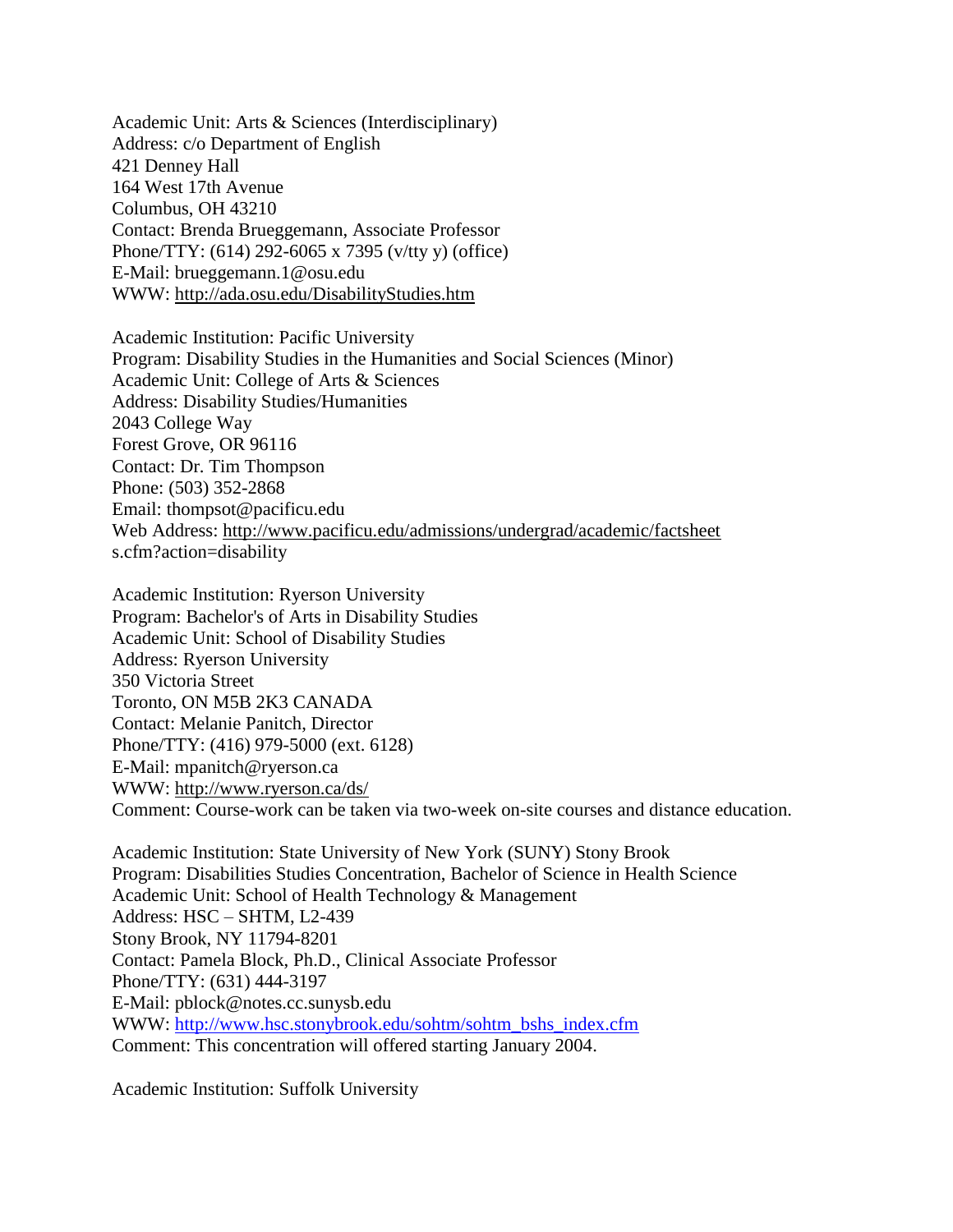Program: Disability Studies Concentration, Master of Public Administration Academic Unit: Sawyer School of Management Address: 8 Ashburton Place Boston, MA 02108-2770 Contact: Richard Beinecke, Chairperson Phone/TTY: (617) 573-8062 E-Mail: rbeineck@suffolk.edu WWW: [http://209.240.148.229/pad\\_mpa\\_disability.htm](http://209.240.148.229/pad_mpa_disability.htm)

Academic Institution: Syracuse University Programs: Graduate (Master's and Ph.D.) Concentration in Disability Studies Graduate Certificate of Advanced Study (CAS) Program in Disability Studies Joint Degree Program in Law (J.D.) and Education (Master's and CAS in Disability Studies) Academic Unit: Cultural Foundations of Education, School of Education Address: Center on Human Policy Syracuse University 805 South Crouse Avenue Syracuse NY 13244-2280 Contact: Steven J. Taylor, Ph. D., Professor and Coordinator of Disability Studies Phone/TTY: (315) 443-3851; TTY (315) 4 43-4355 E-Mail: staylo01@syr.edu WWW:<http://thechp.syr.edu/disstud.htm> Comment: The CAS in Disability Studies in available to students matriculated in any graduate program at Syracuse University as well as persons who are not otherwise enrolled in a university program. For information on the Joint Degree Program and Law and Education, contact

Professor Arlene Kanter, 446 College of Law, Syracuse University 13244 (kantera@syr.edu or 315-443-4582).

Academic Institution: Teachers College, Columbia University

Program: Master of Arts in dis/Ability Studies in Education (DSE) Academic Unit: Department of Curriculum and Teaching Address: Box 31 525 West 120th Street New York, NY 10027 Contact: D. Kim Reid, Ph.D., Program Coordinator Phone: (212) 678-3038 TTY: (212) 678-3853 E-mail: dkr10@columbia.edu WWW:<http://www.tc.columbia.edu/catalog/pdf/09CURRIC.PDF> (see page 10 of this document) Comments: This program will start as of July 1, 2004, pending approval by the New York State Department of Education.

Academic Institution: Temple University Program: Graduate Certificate in Disability Studies Academic Unit: Department of Occupational Therapy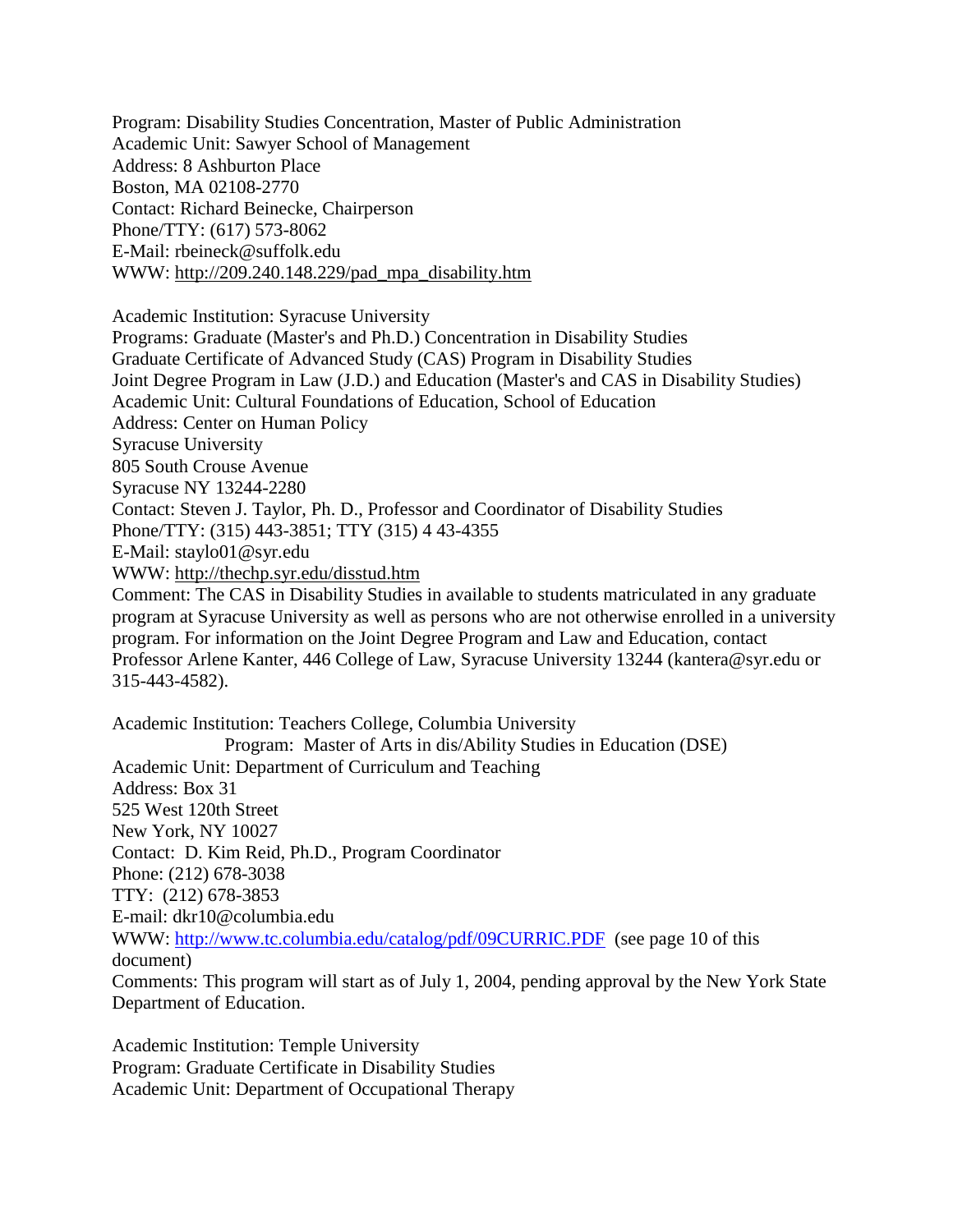College of Allied Health Professions Address: 3307 North Broad Street Philadelphia, PA 19140 Contact: Moya Kinnealey, Ph.D., OTR/L, Chair Phone/TTY: (215) 707-4813 E-Mail: otcahp@temple.edu WWW: [http://www.temple.edu/OT/cert\\_disability\\_study.htm](http://www.temple.edu/OT/cert_disability_study.htm)

Academic Institution: Temple University Program: Graduate Certificate in Disability Studies Academic Unit: College of Education Address: Institute on Disabilities Room 423 Ritter Annex 1301 Cecil B. Moore Avenue Philadelphia, PA 19122 Contact: Mike Dorn, Ph.D., Coordinator of Disability Studies Phone/TTY: (215) 204-3373; TTY (215) 204-1356 E-Mail: mdorn@temple.edu WWW:<http://disabilities.temple.edu/programs/ds> Comments: Graduate Certificate is currently in the final stages of approval at the University President and Board of Trustees (August 2003).

Academic Institution: Washington State University Program: Undergraduate Minor in Disability Studies Academic Unit: Department of Speech an d Hearing Sciences Address: P.O. Box 642420 Pullman, WA 99164-1035 Contact: Dr. Gail D. Chermak, Professor and Chair Phone/TTY: (509) 335-4526 E-Mail: chermak@wsu.edu WWW: [www.libarts.wsu.edu/speechhearing/academics/minor.html](file://Megan-pc/Documents%20and%20Settings/razubal/Local%20Settings/Temp/www.libarts.wsu.edu/speechhearing/academics/minor.html)

Academic Institution: University of California at Berkeley Program: Concentration in Disability Studies in Undergraduate Major in American Studies Academic Unit: American Studies Address: Office of Undergraduate and Interdisciplinary Studies 301 Campbell Hall Berkeley, CA 94720-2922 Contact: Marianne Callum, Student Affairs Officer Phone/TTY: (510) 642-9320 or (510) 642-0108 For TTY/TDD access, call (510) 642-9900 E-Mail: mcallum@socrates.berkeley.edu WWW: [http://ls.berkeley.edu/dept/as/forms/AS\\_HANDBOOK\\_12-2002.pdf](http://ls.berkeley.edu/dept/as/forms/AS_HANDBOOK_12-2002.pdf) and see page 16 of this handbook for information on the concentration on Disability Studies.

Academic Institution: University of Delaware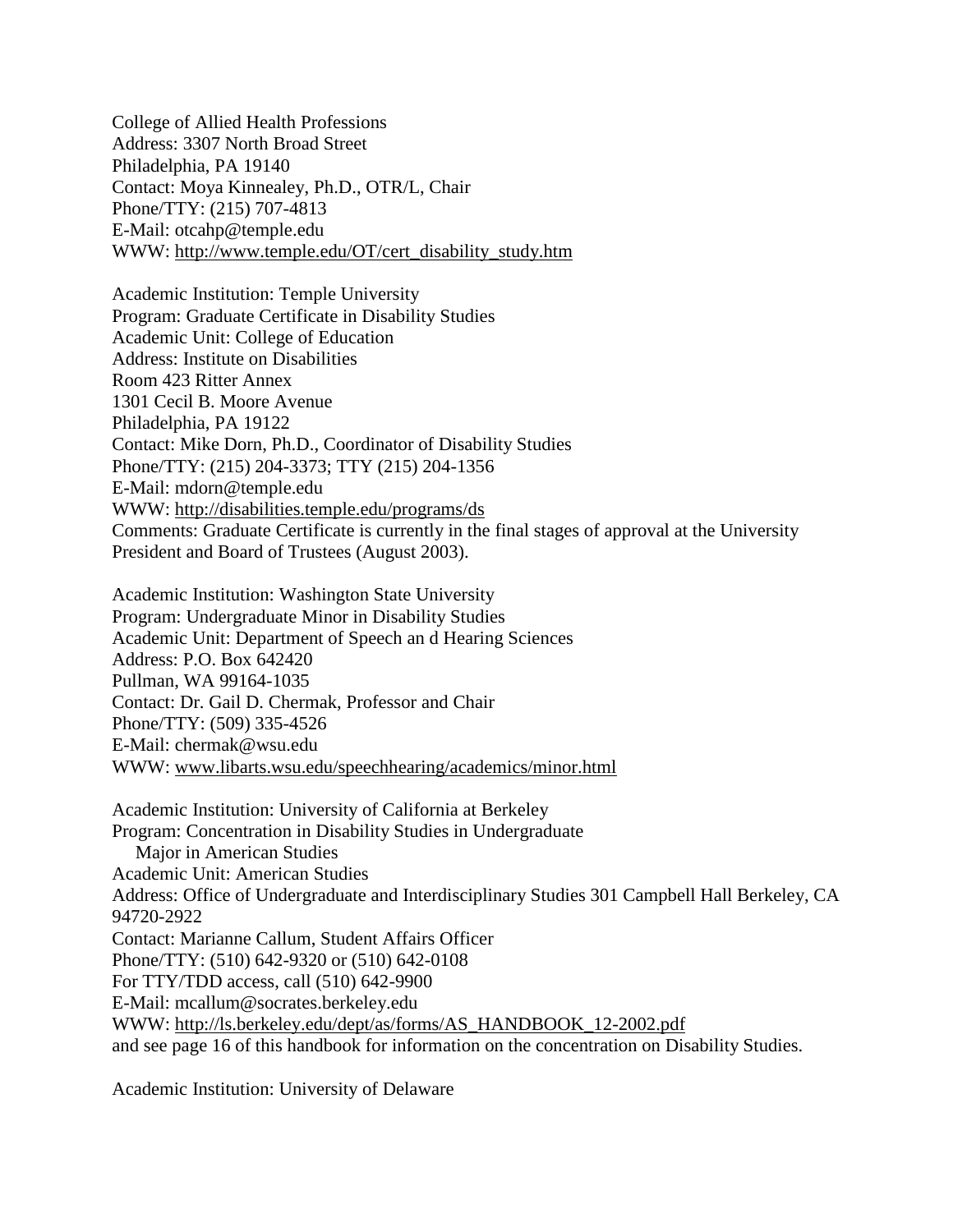Program: Undergraduate Interdisciplinary Minor in Disabilities Studies Academic Unit: The College of Human Services, Education and Public Policy Address: The Center for Disabilities Studies 166 Graham Hall Academy Street Newark, DE 19716-7355 Contact: Dr. Carol R. Denson, Associate Professor Phone/TTY: (302) 831-6974; TTY (302) 831-4689 E-Mail: crdenson@udel.edu WWW:<http://udcatalog.udel.edu/humanservices/undergrad/CHEPUgPDF/CHEPMinor.pdf>

Academic Institution: University of Hawaii at Manoa Programs: Disability and Diversity Studies Doctoral Leadership Program Culture and Disability Studies Masters Training Certificate Program Disability Studies Minor within Liberal Studies Bachelors Degree Program Academic Unit: Center on Disability Studies Address: 1776 University Ave., UA 4-6 Honolulu, HI 96822 Contact: Norma Jean Stodden Phone/TTY: (808) 956-4454 E-Mail: NJ.Stodden@cds.hawaii.edu WWW: [http://www.cds.hawaii.edu/cds\\_core\\_programs/index.html](http://www.cds.hawaii.edu/cds_core_programs/index.html)

Academic Institution: University of Illinois at Chicago Program: Interdisciplinary Ph.D. Program in Disability Studies Address: Disability, Health, and Social Policy Building 1640 West Roosevelt Road, Room 207 (MC628) Chicago IL 60608-6904 Contacts: David T. Mitchell, Ph.D., Director of Graduate Studies, Michelle Jarman, Program Coordinator, PhD in Disability Studies Phone/TTY: (312) 996-1508; TTY (312) 996-4664 E-Mail: dmitchel@uic.edu; mjarman@uic.edu WWW:<http://www.ahs.uic.edu/ahs/php>

Academic Institution: University of Illinois at Chicago Program: Master of Science in Disability and Human Development Address: Department of Disability and Human Development Suite 436 IIDD 1640 W. Roosevelt Road Chicago, IL 60608 Phone/TTY: (312) 4 13-1647; TTY (312) 413-0453 E-Mail: DHD@uic.edu WWW:<http://www.uic.edu/depts/idhd/msindhd.htm>

Academic Institution: University of Maine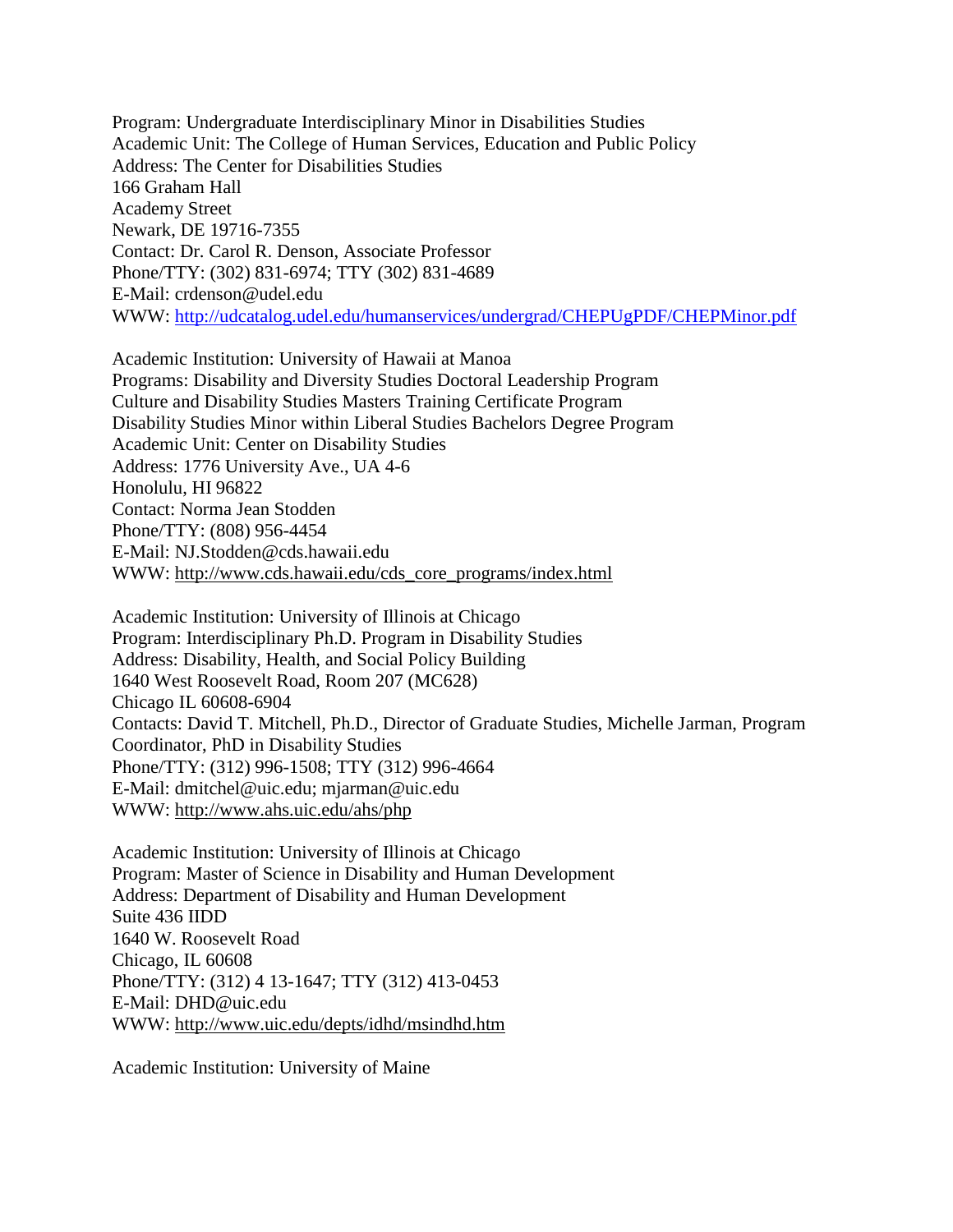Programs: Undergraduate Disability Studies Core Curriculum Graduate Interdisciplinary Concentration in Disability Studies Academic Unit: Center for Community Inclusion Address: 5717 Corbett Hall, Room 114 Orono, ME 04469-5717 Contact: Elizabeth DePoy Phone/TTY: (207) 581-1084 or (800) 203-6957 E-Mail: ccimail@umit.maine.edu WWW:<http://www.ume.maine.edu/cci/learning/ids.htm>

Academic Institution: University of Manitoba Program: Interdisciplinary Master's in Disability Studies Academic Unit: Education Address: Room 128 Education Building Winnipeg, MB R3T 2N2 CANADA Contact: Tanis Woodland Phone/TTY: (204) 474-7017 E-Mail: disability\_studies@umanitoba.ca WWW: [http://www.umanitoba.ca/disability\\_studies](http://www.umanitoba.ca/disability_studies)

Academic Institution: University of Pittsburgh Program: Graduate Disability Studies Certificate Program Academic Unit: School of Health and Rehabilitation Services Address: 6051 Forbes Tower Pittsburgh, PA 15260 Contact: Dr. Miriam Hertz Phone/TTY: (412) 383-6653 E-Mail: mhertz+@pitt.edu WWW: [www.shrs.pitt.edu/SHRSnews/headlines/disability\\_studies.htm](file://Megan-pc/DOCUME~1/razubal/LOCALS~1/Temp/www.shrs.pitt.edu/SHRSnews/headlines/disability_studies.htm)

Academic Institution: University of Toledo Program: Undergraduate Interdisciplinary Minor in Disability Studies Master of Liberal Studies Program (MLS), Concentration in Disability Studies (DST) Academic Unit: College of Arts & Sciences Address: Disability Studies Program University Hall 2100, Mail Stop 920 2801 W. Bancroft Toledo, OH 43606-3390 Contact: Patricia A. Murphy, Program Director Phone/TTY: (419) 530-7244 E-Mail: pmurphy@utnet.utoledo.edu WWW:<http://www.dstprg.utoledo.edu/> Comment: An interdisciplinary major in Disability Studies has been proposed.

Academic Institution: University of Wisconsin-Madison Program: Interdisciplinary Cluster Academic Unit: College of Letters And Science Address: South Hall